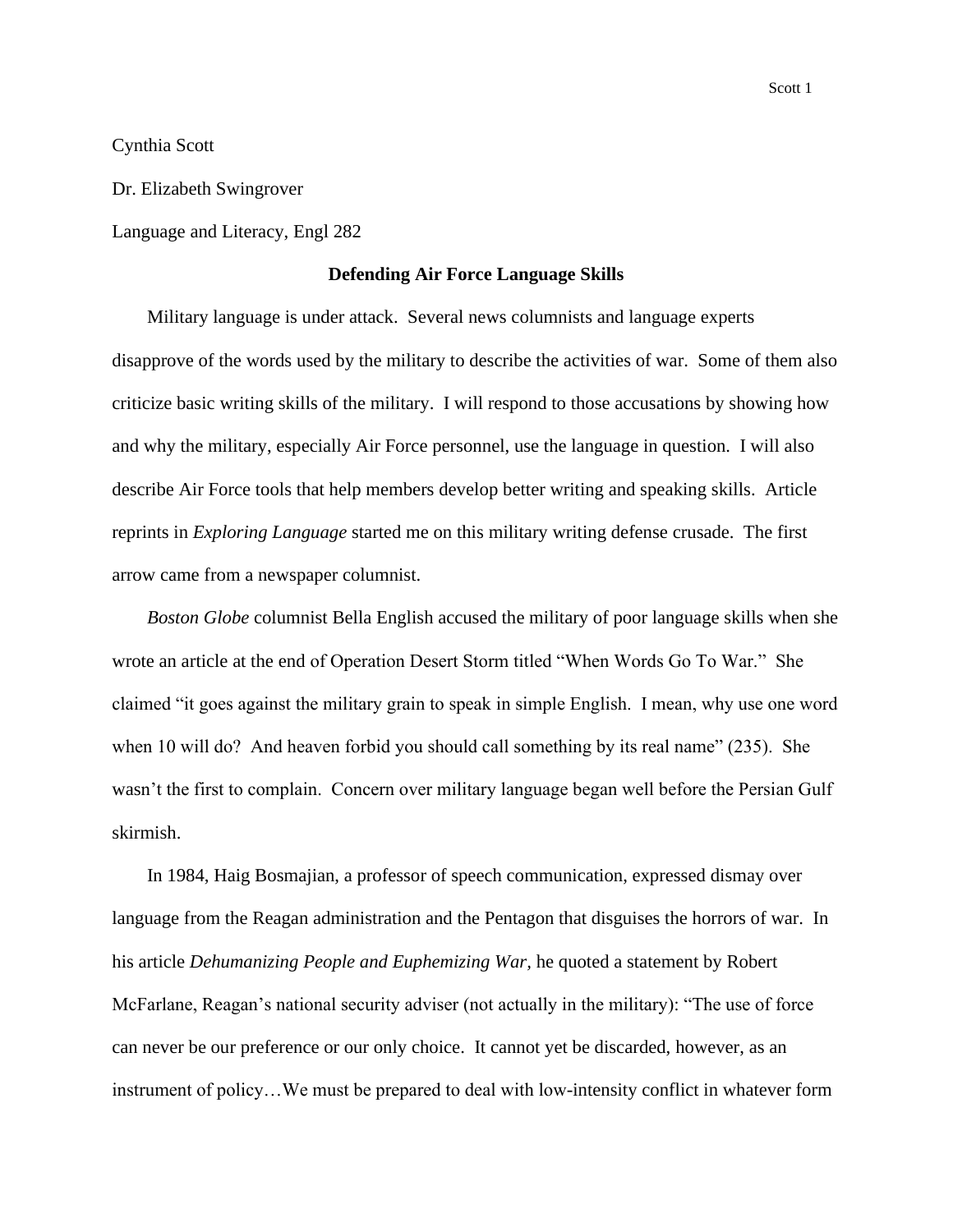it takes." Bosmajian feels that abstract expressions like low-intensity conflicts, risk-taking, management of power, and instrument of policy-- are too vague to describe war and killing (219).

William Lutz refers to such military euphemisms as doublespeak. In his book *The New Doublespeak: Why No One Knows What Anyone's Saying Anymore, he wrote more than two* pages of narrative defining the unspoken meanings of these seemingly neutral words. The substitute words he listed for delivering bombs included visit a site, disruption, operation and area denial. He also mentioned bombing action words such as degrade, neutralize, suppress, eliminate, cleanse, sanitize, take out, and damage (184-186).

We use neutral language to avoid emotive words, according to Patrick Hurley. In his book about logical arguments, Hurley explains that "Language associated with military ventures often calls forth negative emotions. To counteract this effect, military spokespersons are trained to describe those ventures in terms that evoke a neutral response. For example, human targets are referred to as *soft targets*, and napalm, which is aimed at human targets, is called *soft ordnance*. Dropping bombs is called *servicing a site*, saturation bombing is *terrain alteration*, and bombers are called *force packages*" (76).

John Leo refers to this kind of language as "Pentagonese," and says it "favors oxymorons (*Peace-keeper missiles, build-down*) …" (100). Of all the remarks by critics, his was the mildest and briefest comment on military language. His article *Journalese as A Second Language*, poked fun at the phrases journalists use and abuse.

Because I am a member of the military (Nevada Air National Guard), I was a little surprised and offended by these charges against military language. I wondered if I could find an agency responsible for disseminating those neutralized war-words. Were any military people actually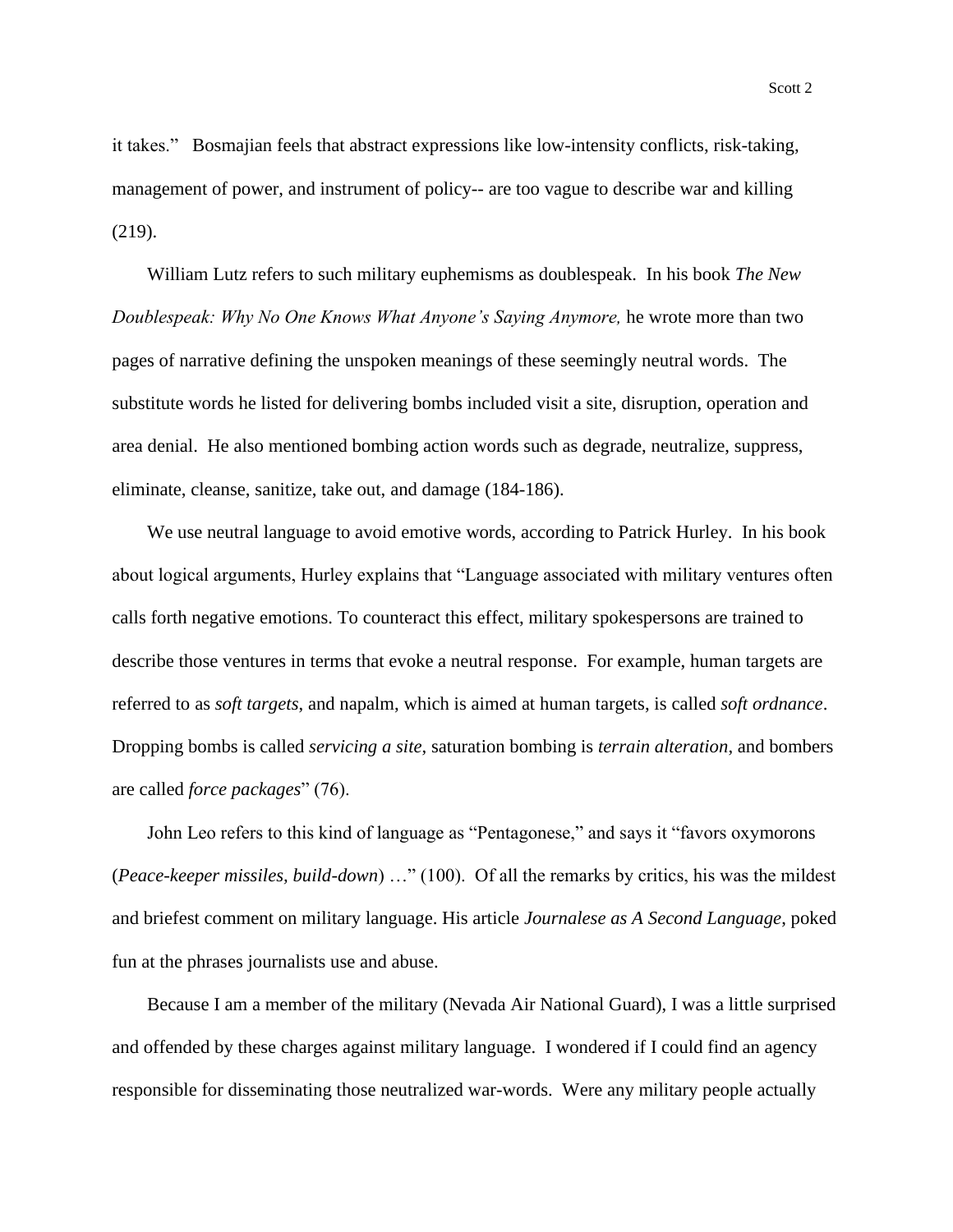trained to use those words, as Hurley stated? Whether or not those questions could be answered, I still wanted to argue against the claim that military language skills are lacking. I began by searching for information on Army training programs.

The Army has one regulation that provides guidance on preparing and managing correspondence. It starts with: "Department of the Army writing will be clear, concise and effective. …Effective and efficient writing is writing that can be understood in a single rapid reading and is generally free of errors in grammar, mechanics, and usage" (Para 1-12). Although most of the manual dictates the use of various official forms and memos, there is one section devoted to style and word usage.

Section II of Appendix F concerns two-part words. "A compound word conveys a unit idea that is not as clearly conveyed by separate words. The hyphen not only unites but separates the component words to aid readability and correct pronunciation." The Army manual first explains basic rules for using hyphens. "Omit the hyphen when words appear in regular order and the omission causes no confusion in sound or meaning." Their examples include *banking hours, blood pressure, eye opener, fellow citizen*. Explanation continues with "Compound two or more words to express an idea that would not be as clearly expressed in separate words." Examples: *afterglow, bookkeeping, cupboard, newsprint* (Apndx F, Sect II).

Next, the Army cautions writers against using "unnecessary combinations of words." Their warning is about redundancy. These are their examples of combinations to avoid: *atomic energy power, child welfare plan, income tax form, parcel post delivery, social security pension*, and *special delivery mail*. A related warning concerns ambiguity: "Do not confuse a modifier with the word it modifies." [Examples:] "*wooden-shoe maker* [not *wooden shoe-maker*], *average taxpayer / income-tax payer, American flagship / American-flag ship"* (Apndx F, Sect II).

Scott 3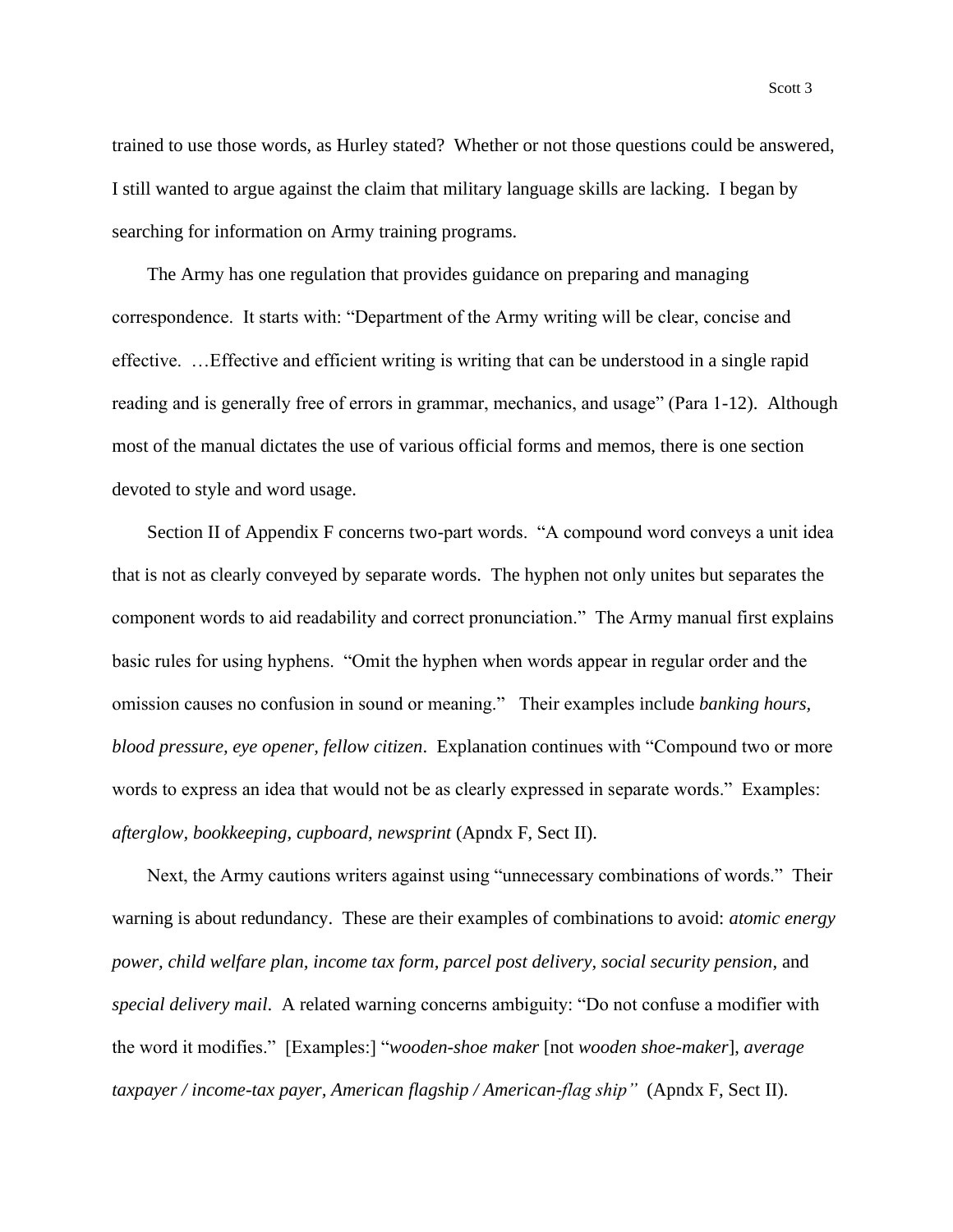The Air Force provides much more guidance than the Army. Several years before the end of the Vietnam War, the Secretary of the Air Force believed that many of the problems between the Air Force and the Department of Defense could be blamed on poor communication. The Air Force began to remedy that situation by publishing instruction manuals on better writing and speaking skills. Air Force Pamphlet (AFP)13-5 (published in 1980) begins with this preface:

> WHY WRITE WELL? Write well because so many readers are at your mercy…. Give those readers a break. They can throw away a bad sales letter, but they have to read your official one. Write well because poor writing hurts more than readers. A confusing instruction can wreck a plane. A clumsy evaluation can wreck the career of a fine subordinate. At its worst, poor writing leads to lives lost and programs rejected. (v)

Contrary to the claim by Bella English, we are not taught to write ten words when one will

do. The Air Force Effective Writing Course featured several sections on word count reduction :

### AVOIDING NEEDLESS WORDS

Doublings: Avoid writing about a project's *importance and significance* when *importance* will do. Pairs of words with similar meanings add needless bulk to writing.

"It is": No two words hurt Air Force writing more than the innocentlooking *it is*. They stretch sentences, delay your point, and encourage passive verbs. …Less common but no less wordy are cousins of *it is like*, *there is* and *there are.*

Smothered Verbs: Don't use a general verb (*make*) plus extra words (*a choice*) when you can use one specific verb (*choose*).

| held a meeting         | met      |
|------------------------|----------|
| give consideration to  | consider |
| give their approval to | approve  |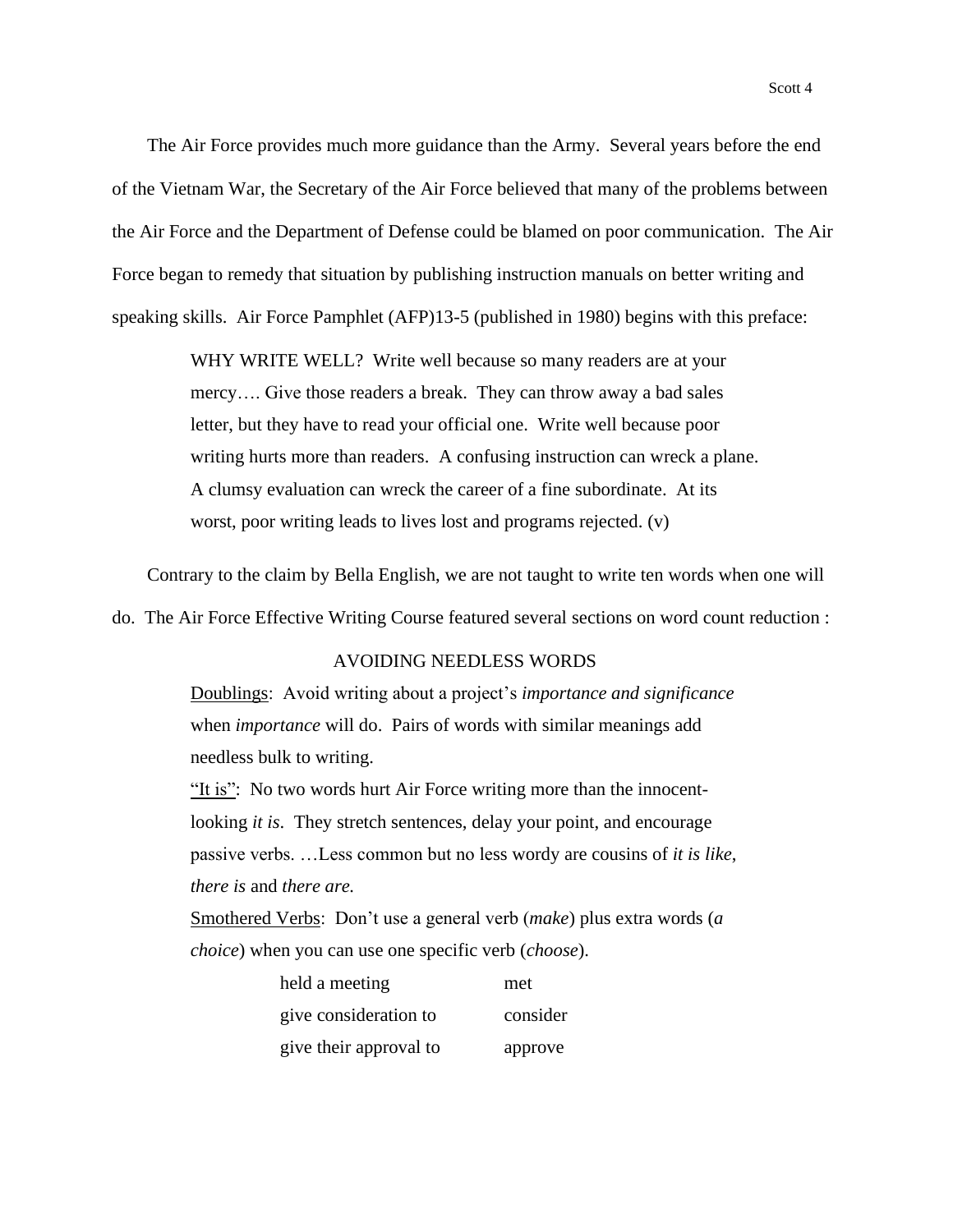"That" and "Which": Don't use *that* and *which* unless they help meaning or flow. Sometimes you can just drop these words: "We believe that the changes which they asked for won't raise costs." …Check each *that* and *which* to make sure you need it. Hut-2-3-4 Phrases: Don't build … long trains of nouns and modifiers. Readers can't tell easily what modifies what or when such trains will end. You may have to use official hut-2-3-4 phrases like "Air Traffic Control Radar Beacon System," but you can avoid creating unofficial ones like "increased high-cost-area allowances." (31)

AFP 13-5 also provides two pages of "Simpler Words and Phrases" to help us avoid words that are too long. The second column suggests alternatives for the long words in the first column. Here are a few samples:

| Afford an opportunity | allow, let      |
|-----------------------|-----------------|
| Consequently          | SO              |
| Disseminate           | issue, send out |
| Encourage             | urge            |
| Fundamental           | basic           |
| Has the capability    | can $(69-70)$   |

AFP 13-5 is a condensed version of a much bigger Air Force Handbook (AFH) 37-137 called *The Tongue and Quill.* This is a 240-page manual containing basic direction for clear communication such as analyzing purpose and audience, conducting research, organizing material, composing drafts, editing, and seeking feedback. *The Tongue and Quill* guides us through several writing formats: official memo, personal letter, in-turn memo, memorandum for record, background paper, bullet background paper, position paper, staff summary sheet, talking paper, and trip reports. It explains the mechanics of writing, including punctuation, abbreviation, capitalization, numbers, and how to cite sources (Table of Contents).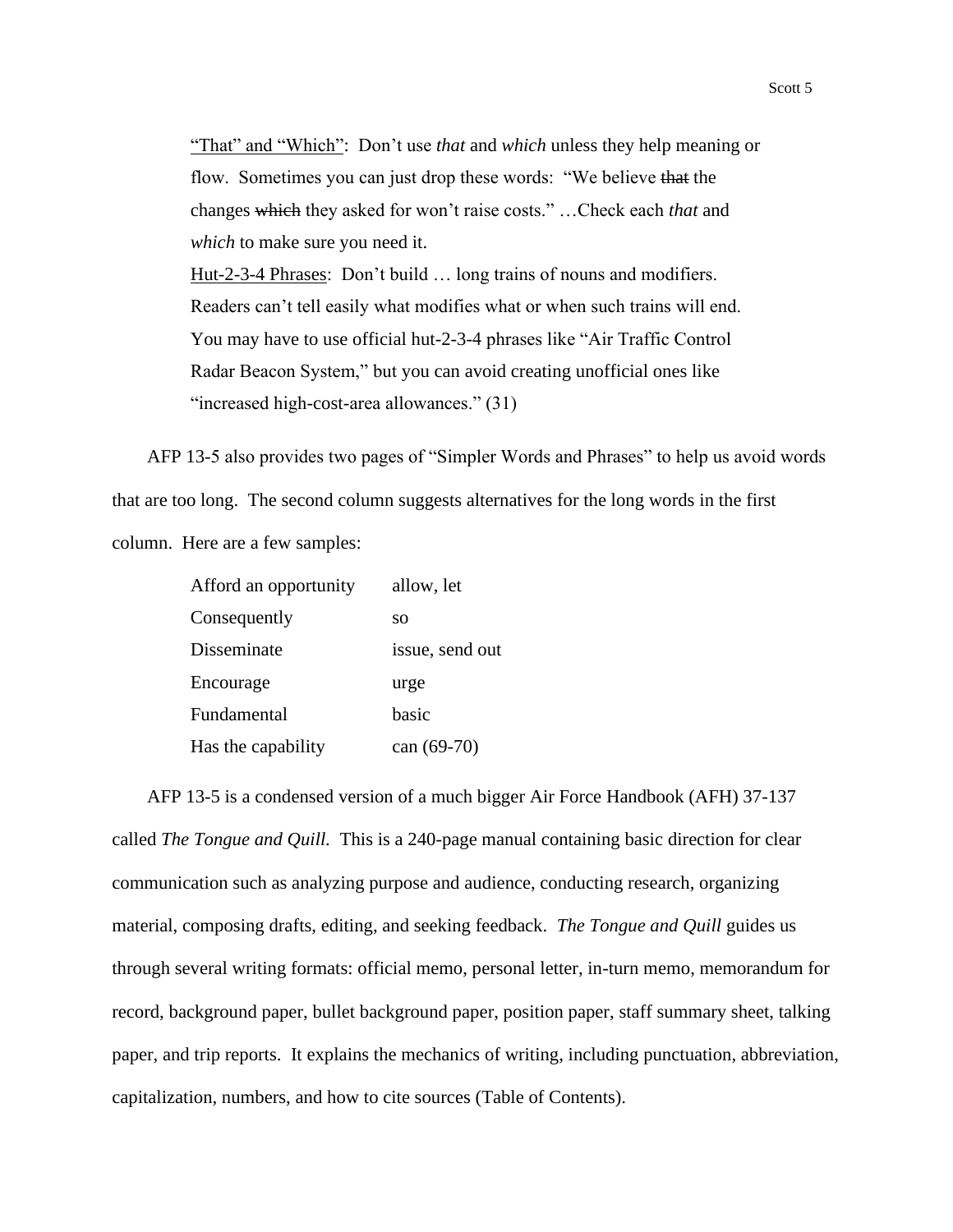All Air Force and Air National Guard officers and non-commissioned officers (staff sergeants, technical sergeants, master sergeants and above) use *The Tongue and Quill* when they attend required professional military education courses. Communication skills are very important leadership skills. Administrative personnel consider it an important office tool also.

We are encouraged to speak and write in simple English. *The Tongue and Quill* has a full section devoted to the abolishment of *bureaubaffle*. It defines bureaubaffle as "a serious disease for most Air Force writers and speakers. Bureaubaffle is a viral epidemic with any one or a combination of the following symptoms: big words, long sentences, jargon, and lots of passive voice" (3). To get us into a receptive mood for trimming our bureaubaffle, *The Tongue and Quill* offers this bit of long-winded whimsey:

# THREE BLIND MICE (translated for bureaucrats)

A triumvirate of optically deficient rodents Observe how they perambulate! They all perambulated after the horticulturist's spouse, Who removed their posterior appendages with a culinary instrument. Have you ever observed such a visual phenomenon in your cumulative metabolic process As a triumvirate of optically deficient rodents?

From Mother's Goosed Rhymes

By *The Quill* (4)

This poem is a perfect example of big word *gobbledygook*. It ignores the "Simpler Words and Phrases" section of the manual. *The Tongue and Quill* says "Gobbledygook is merely puffy sentences used to fill space and impress the naïve. You see a lot of it in performance reports, staff reports, budget requests, and recommendations for awards" (35). I must agree with this; puffy sentences are a trademark of formal citations that accompany awards and decorations. We even have a training course and an Air Force Instruction (AFI) that provide templates for writing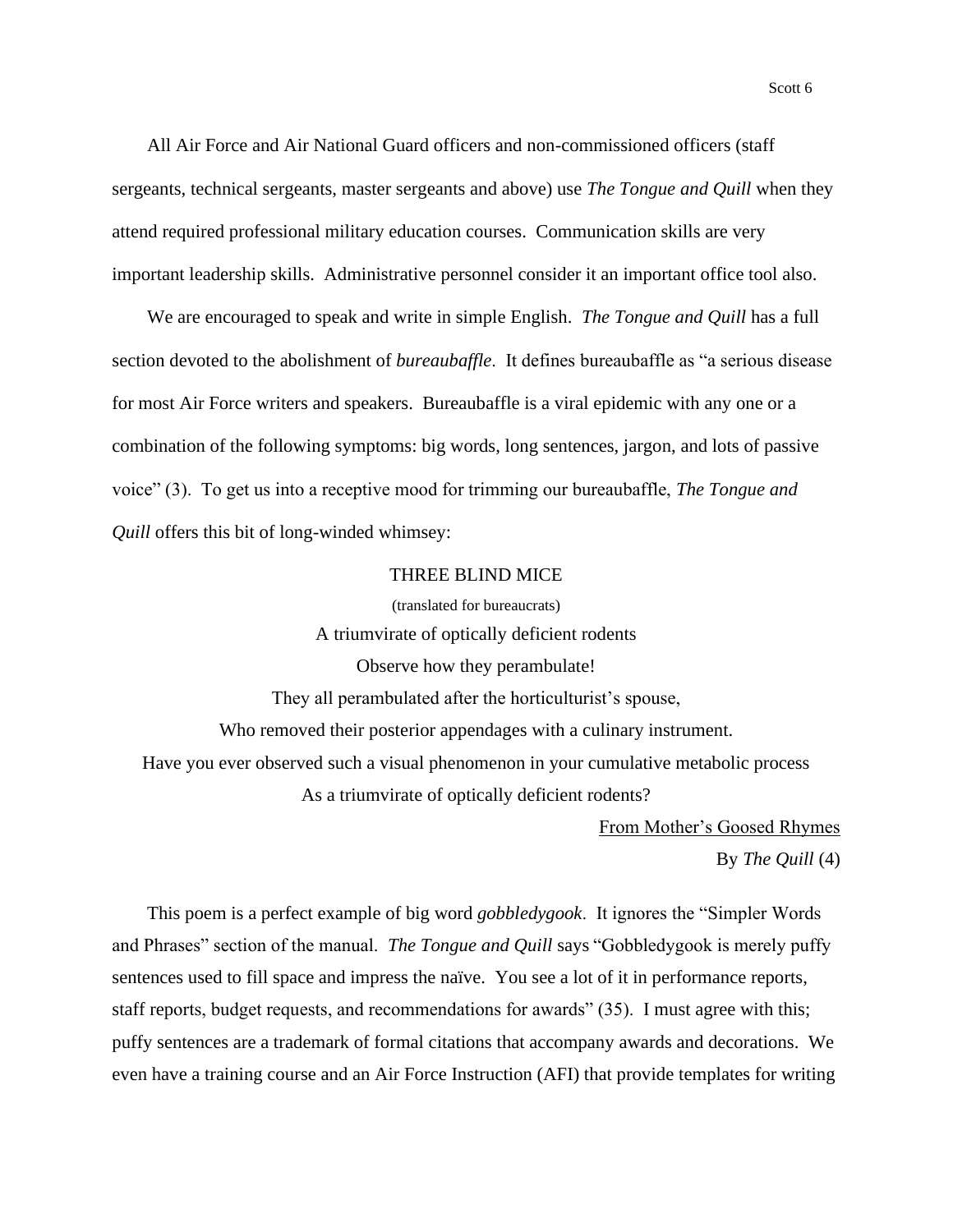such award citations. Here is a section from AFI 36-2803, *The Air Force Awards and Decorations Program*:

A4.13. Air Force Commendation Medal:

A4.13.1. Opening Sentence. Staff Sergeant Lisa A. Ducharme

distinguished herself by (meritorious service) OR (outstanding

achievement) OR (an act of courage) as (duty assignment and office) OR

(while assigned to  $\_\_$  (office) from  $\_\_$  to  $\_\_$ ).

A4.13.3. Narrative Description (Service or Achievement). During this

period, the professional skill, leadership, and ceaseless efforts of Sergeant

Ducharme contributed to the effectiveness and success of Air Force programs.

A4.13.4. Closing Sentence. The distinctive accomplishments of Sergeant Ducharme reflect credit upon herself and the United States Air Force. (57)

Keeping the template in mind, take a look at the underlined parts of this real (but edited) award

citation. It violates all cautions against passive tense and flowery formula phrases:

Master Sergeant distinguished herself by outstanding achievement while assigned to the 152d Logistics Support Flight, Nevada Air National Guard, Reno, Nevada, from 2 March 1997 to 30 September 1998. During this period, Sergeant \_\_\_\_\_\_\_\_\_\_\_\_\_\_'s initiative, resourcefulness, and untiring efforts substantially increased the efficiency and effectiveness of her section. Her vast computer knowledge and meticulous attention to detail resulted in the creation and development of several remarkably useful databases and spreadsheets. These greatly enhanced the ability to gather and analyze information in areas such as…. Sergeant \_\_\_\_\_\_\_\_\_\_\_\_\_'s devotion to duty and to mission success led to the formation of a Working Group to discuss problems or concerns involving the…. With untiring effort, she reorganized Cost Center Identification Codes to comply with Air National Guard Readiness Center guidelines. Displaying professional competence, Sergeant \_\_\_\_\_\_\_\_\_\_ott assisted the Wing Plans office with development of forms and instructions for Personnel Accountability Kits. …In addition, the creation of …can be directly attributed to her dedication to the unit and its heritage. The distinctive accomplishments of Sergeant reflect credit upon herself, the Air National Guard and the United States Air Force.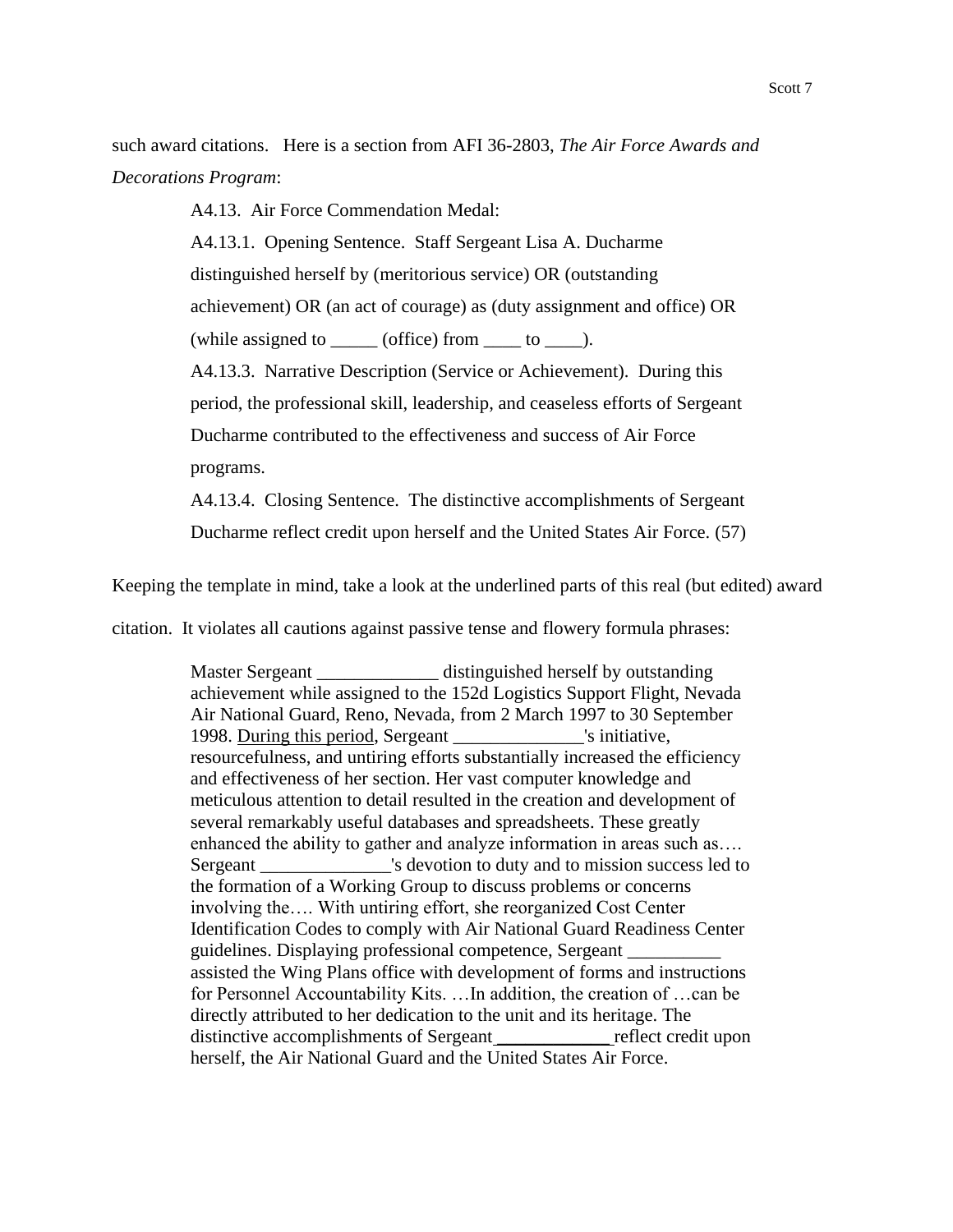It is obvious, at least in this case, that the directions from one part of the Air Force (*Tongue and Quill*) contradict the instructions from another part – the awards program. Even so, I think a little puffery and formality is appropriate sometimes. Who wants an award that simply says "you've done a good job," and nothing more? Pomp and circumstance have their place.

Jargon is another part of bureaubaffle. We (in the Air Force) are aware of the jargon jungle. *The Tongue and Quill* defines the term and warns against using it in the wrong places. "Jargon consists of shorthand words, phrases, or abbreviations that are peculiar to a relatively small group of people. … When you use jargon make sure you have carefully assessed the audience!" (35)

Some of the jargon I use at the Nevada Air National Guard as a Logistics Plans Technician includes *echelon, increment, mobility, loggie, Logmod,* and *target load* (a budget term)*.* Much of my jargon is meaningless to aircraft maintenance personnel, and I don't understand everything they talk about. There is no single list of military jargon. That is why we must be careful about using it, even within the Air Force.

Abbreviations and acronyms are a part of jargon. *The Tongue and Quill* reminds us that abbreviations are a "common form of false economy" (39). We are instructed to spell a term completely the first time we use it before substituting an abbreviation. If the term isn't going to appear repeatedly in a document, don't abbreviate at all. After reducing jargon, we must attack one more part of bureaubaffle: buzz words.

*The Tongue and Quill* describes a buzz word "formula" invented by a US Public Health Service employee. Philip Broughton calls his device a "Systematic Buzz Phrase Projector." He arranged thirty words into three columns, numbering each word 0-9 in each column. A person needing an impressive-sounding buzz phrase just thinks of any three-digit number to select the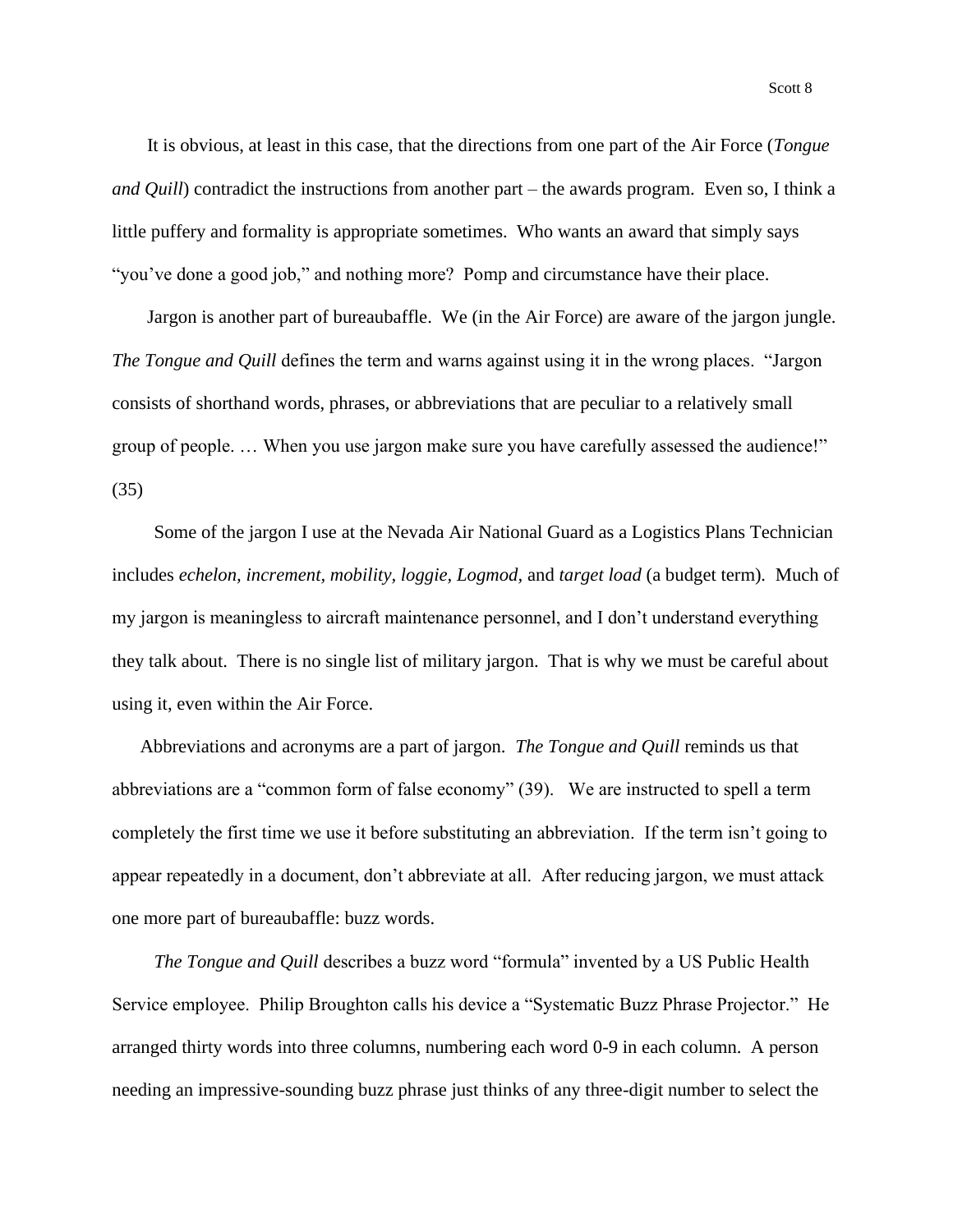corresponding words from each column. Using these in a report gives you a voice of authority. The author says "No one will have the remotest idea of what you're talking about, but the important thing is they're not about to admit it" (48). Here's the Buzz Phrase Projector:

| Column 1        | Column <sub>2</sub> | Column 3       |
|-----------------|---------------------|----------------|
| 0. integrated   | 0. Management       | 0. Options     |
| 1. total        | 1. Organizational   | 1. Flexibility |
| 2. systematized | 2. Monitored        | 2. Capability  |
| 3. parallel     | 3. Reciprocal       | 3. Mobility    |
| 4. functional   | 4. Digital          | 4. Programming |
| 5. responsive   | 5. Logistical       | 5. Concept     |
| 6. optional     | 6. Transitional     | 6. Time-phase  |
| 7. synchronized | 7. incremental      | 7. Projection  |
| 8. compatible   | 8. Third-generation | 8. Hardware    |
| 9. balanced     | 9. Policy           | 9. Contingency |

Using the numbers 5-8-2, I get the phrase "responsive third-generation capability." This is a wonderful device; I think it's fun to use for chuckles. If *The Tongue and Quill* weren't trying to dissuade us from using such a thing, we'd probably be spouting hundreds of such phrases just for fun. Despite cautions against it, some military people may be using buzz words to sound important, especially in media interviews. If they are doing so, it's not with any guidance or approval from Air Force public affairs personnel.

Air Force Public Affairs specialists would not have invited NATO commander Alexander Haig, for instance, to face news reporters in the early 1980s. Several of his famous public statements such as "longstanding in time," "We must use careful caution," and "I'll have to caveat my response, senator," demonstrate poor language skills (English 235). Air Force Public Affairs specialists have instructions for avoiding such embarrassing gaffes during interviews.

Air Force Instruction 35-206, which is a guide for Media Relations, says we should "Find the appropriate official who can speak on the subject without further clearance and who expresses thoughts clearly and briefly" (18). There is even guidance for preparing VIPs ahead of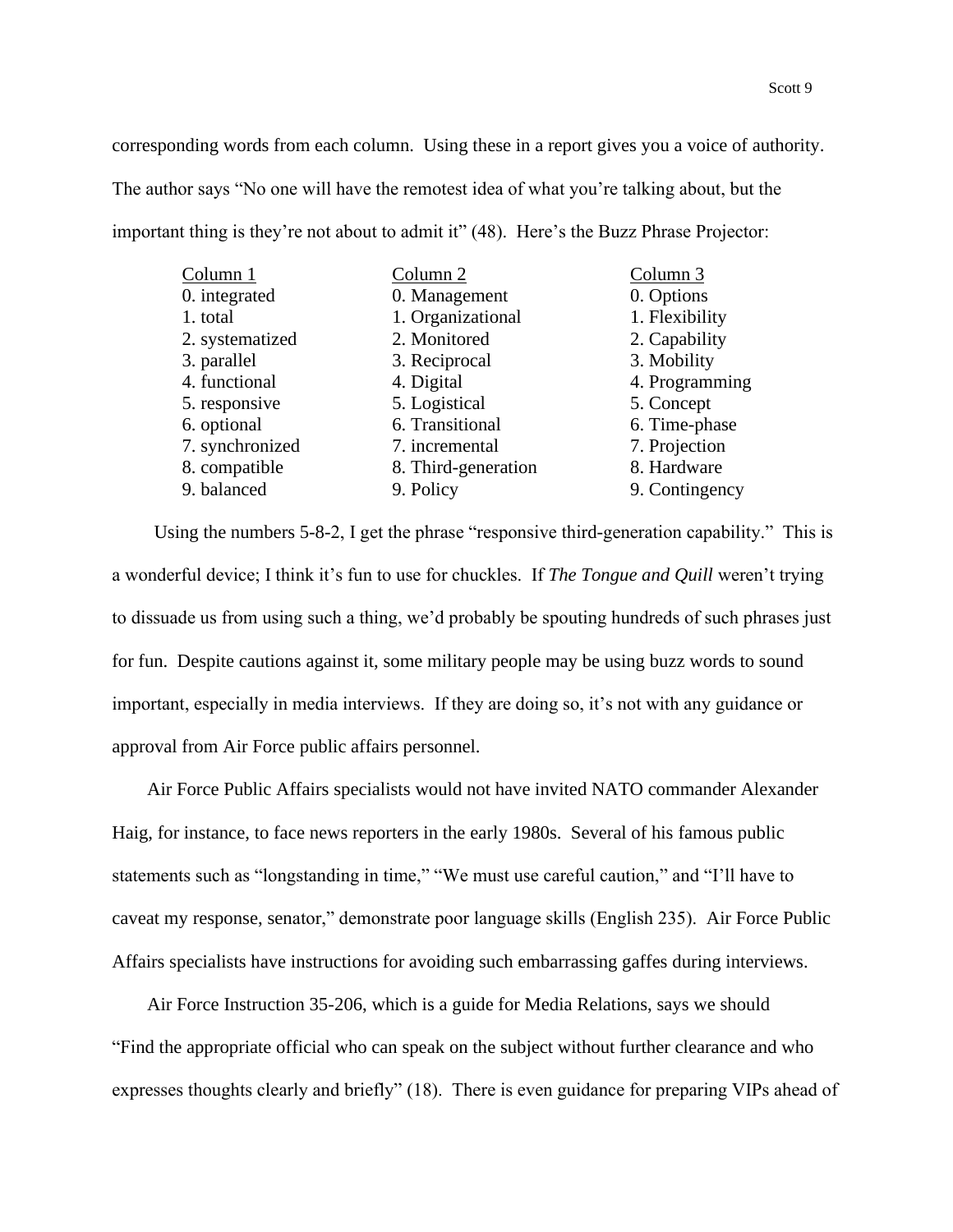time. "If the interviewee is a general officer who has not attended a Speakers Training Seminar conducted by SAF/PAM (or at MAJCOM level), try to arrange such a session prior to the interview" (18). Public Affairs personnel themselves strive to communicate effectively, in a professional manner that will give Americans a favorable image of the Air Force.

Professionalism in language is important for more than just image purposes. The Air Force publishes a quarterly collection of articles by scientists, military theorists, historians, and retired military authors in the *Airpower Journal*. The masthead indicates "It [the journal] is designed to serve as an open forum for the presentation and stimulation of innovative thinking on military doctrine, strategy, tactics, force structure, readiness, and other matters of national defense."

The *Airpower Journal* recommends a style manual developed for all Air Force writers, which is available on the world wide web. It is called the *Air University Style Guide for Writers and Editors*. The editors acknowledge that many other style manuals exist but try to make life simpler by tailoring one with just the Air Force perspective. "The basic tenets of English usage are the same for Air Force writers as for writers 'on the outside,' of course, but audiences are different, terminology is specialized, and Air Force readers are attuned to their own language and its rhythms" (preface).

Modern military language does include the term *peace keeper*. Although it doesn't make sense of John Leo's reference to peace keeper *missile*, an article from the *Airpower Journal* explains the general concept of the term. The authors, Abigail Gray-Briggs and Michael MacIver, explore the relatively new culture and mind set needed for Military Operations Other Than War (MOOTW). In one part of their ten-page essay, they refer to *Doctrine for Joint Operations* (Joint Pub 3-0) which lists eight specific types of MOOTW ranging from Arms Control, Noncombatant Evacuation Operations, and Support to Insurgencies, to Peace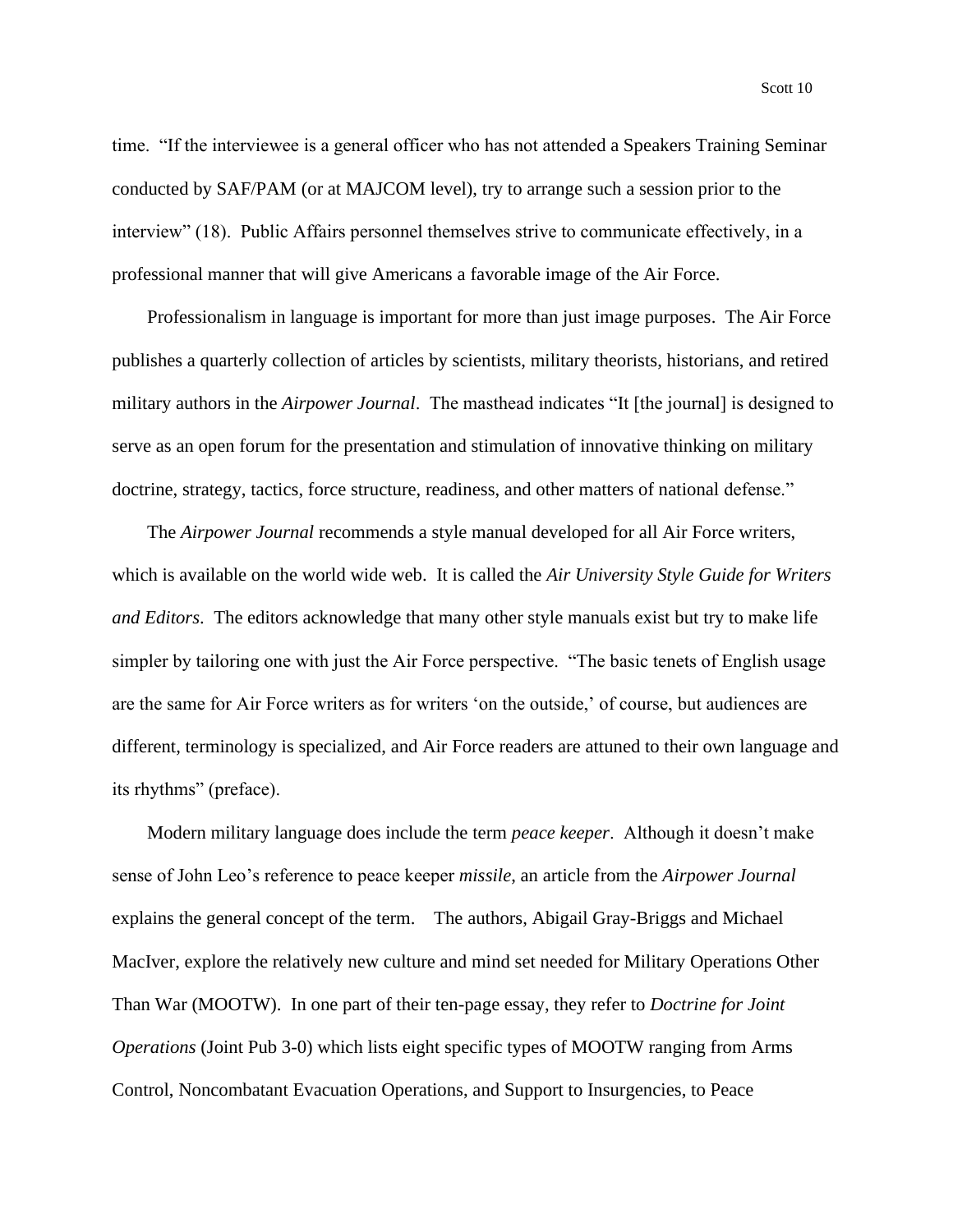Operations. Peace Operations "refers to three types of activities: peacemaking (which focuses on diplomatic actions), peace enforcement (which focuses on coercive use of military force), and peacekeeping (which focuses on non-combat military operations)" (17). We use these welldefined labels as shorthand; one word can replace a whole phrase.

In an essay about the importance of Information Warfare, another *Airpower Journal* author says it is not enough that we have the latest and best hardware technology to fight wars. Carla Bass describes how Information Warfare [propaganda] is used by our "adversaries [to] expertly manipulate the media, leveraging them against our well-publicized lack of tolerance for American bloodshed or ill treatment of a 'defenseless' people" (31). This "lack of tolerance" may be the reason military speakers use neutral labels when describing events to the public.

Bosmajian worries that neutral military labels distort the public's perception of war. If we use words that graphically represent the horrors of war, as Bosmajian suggests, Americans might not allow their government to enter such activities. That's a debatable point. I don't think there is an ulterior motive. The military is just telling Americans what they want to hear in a way they prefer to hear it. Military speakers and writers, who are also Americans, use those same words to communicate with each other. It's not a conspiracy, and it doesn't affect all the military.

The majority of Air Force and Air National Guard personnel work very far away from battle sites and high-risk areas. The behind scenes support we provide to war fighters is so indirect that we don't often think of ourselves as warriors or even soldiers. Most of the euphemistic war words mentioned by Lutz and Hurley appear to be mission related. The words in question are the tools of war planners, war fighters and battle-scene analysts. Air Force workers who maintain aircraft, provide services, take care of finances, handle personnel matters,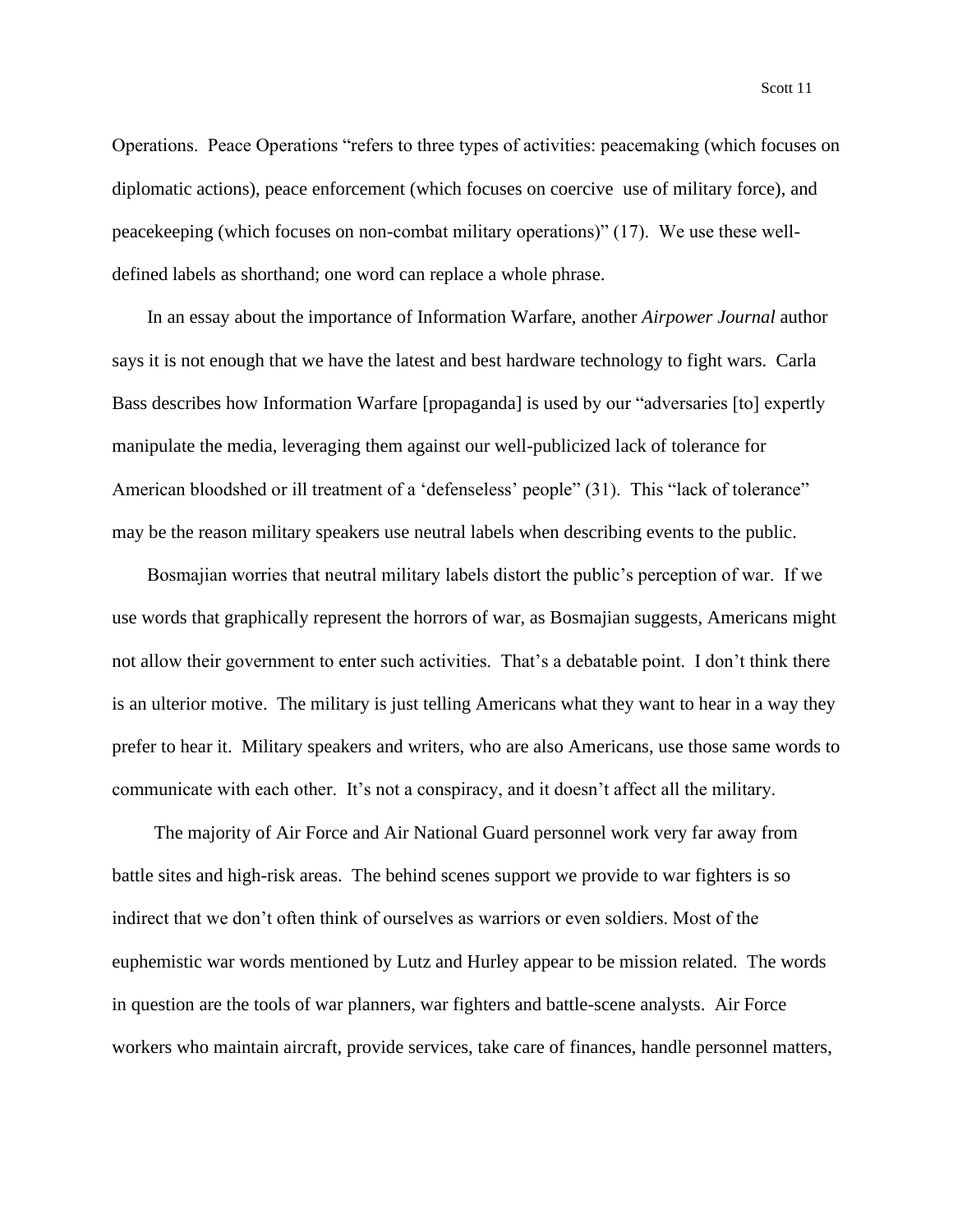and perform a myriad of other tasks not directly related to flying do not discuss bombing, destruction, and casualties.

The issue of what list of words we should use to describe war and all its mayhem makes me wonder how those words came into use. Did a group of high officials sit in a back room of the Pentagon and decide to color war less bloody? Are the euphemisms scorned by Lutz, Bosmajian and English a product of conscious policy? I was unable to find answers to those questions. I can only guess that depersonalization of war words is a normal trend representative of our culture. We say what we think and we think what we hear. It's a cycle perpetuated by our own subconscious desire to avoid thinking too deeply about unpleasant things.

Emotive issues aside, I have shown that mechanical language skills are a very important part of the Air Force working environment. Clear communication is emphasized at every level. We have guidelines and standards for every publication and for other media as well. When lessthan-perfect statements reach the public media, it's not because of poor standards or lack of training. It is not accurate or fair of news columnists and linguists to color all the military with a "Pentagonese" paintbrush.

\*\*\*\*\*\*\*\*\*\*\*\*\*\*\*\*\*\*\*\*\*\*\*\*\*\*\*\*\*\*\*\*\*\*\*\*\*

### **Statement of Originality**

In writing this paper, I have cited the sources of all phrases not my own. When summarizing or paraphrasing the ideas of others, I have tried to follow the anti-plagiarism rules set forth by the Modern Language Association. I used *A Pocket Style Manual*, 2nd edition, by Diana Hacker for my guide in these matters.

Signed  $\Box$ 

Cynthia L. Scott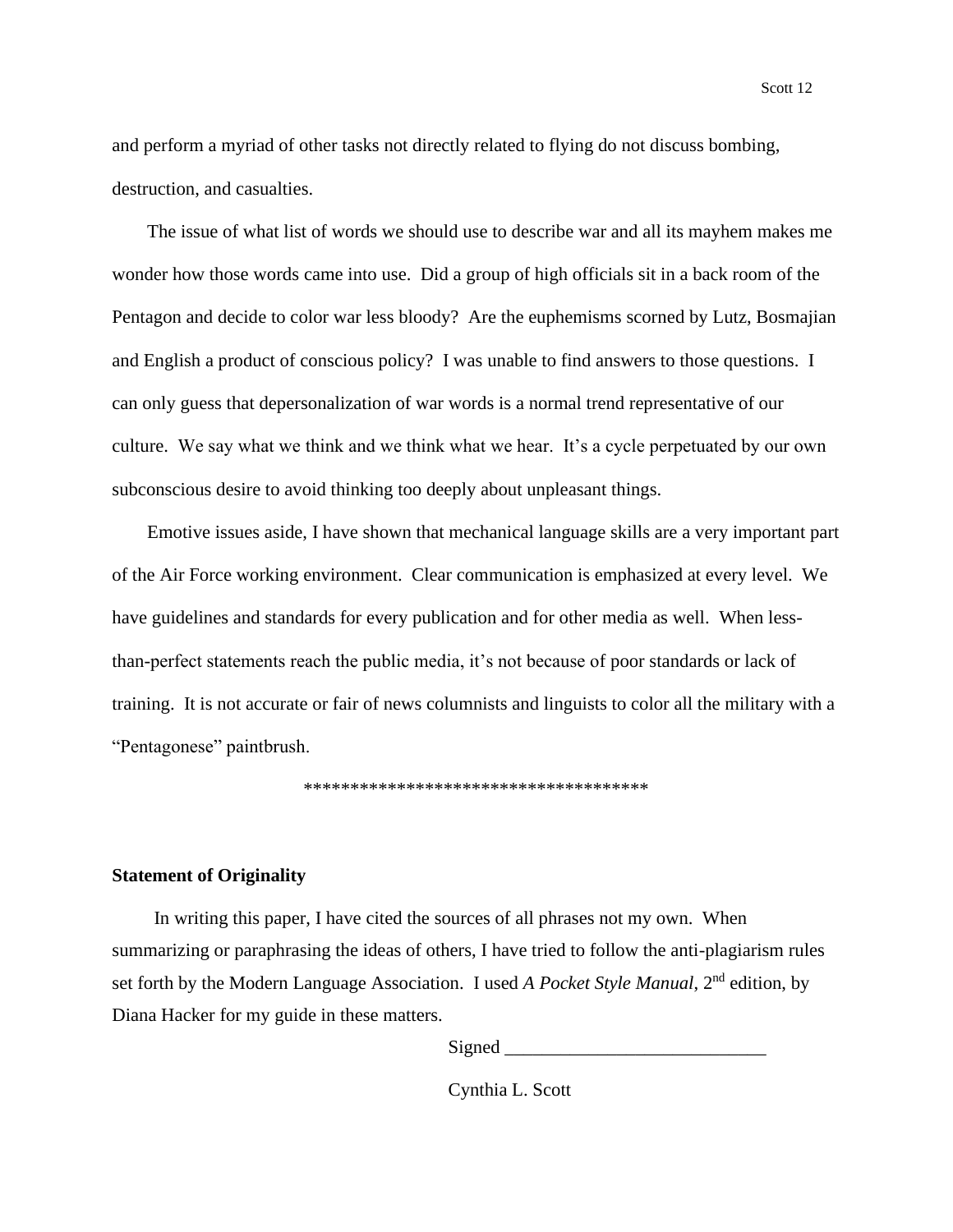### Works Cited

- *Air University Style Guide for Writers and Editors*. Preface. OPR: Marvin Bassett 17 Aug. 1998. [<http://www.au.af.mil/au/oas/aupress/style](http://www.au.af.mil/au/oas/aupress/style)>.
- Bass, Carla D. "Building Castles on Sand: Underestimating the Tide of Information Operations." *Airpower Journal* 13.2 (1999): 27-45.
- Bosmajian, Haig A. "Dehumanizing People And Euphemizing War." *Exploring Language, Eighth Edition.* Ed. Gary Goshgarian. New York: Addison-Wesley educational Publishers, Inc., 1998. 215-221.
- English, Bella. "When Words Go To War." *Exploring Language, Eighth Edition.* Ed. Gary Goshgarian. New York: Addison-Wesley educational Publishers, Inc., 1998. 226
- Gray-Briggs, Abigail and Michael MacIver. "Bombs, Then Bandages: Preparing the War Fighter for the Sojourn to Peacekeeping." *Airpower Journal* 13.2 (1999): 15-26.
- Hurley, Patrick. *A Concise Introduction To Logic*. Belmont: Wadsworth Publishing Company, 1997.
- Leo, John. "Journalese As A Second Tongue." *Exploring Language, Eighth Edition.* Ed. Gary Goshgarian. New York: Addison-Wesley educational Publishers, Inc., 1998. 99-101.
- Lutz, William. *The New Doublespeak: Why No One Knows What Anyone's Saying Anymore.* New York: Harper Collins Publishers, Inc., 1996.
- United States. Dept. of the Air Force. Headquarters US Air Force. *AF Handbook 37-137: The Tongue and Quill.* Washington: GPO, 1994.
- United States. Dept. of the Air Force. Headquarters US Air Force. *AF Instruction 35-206: Media Relations.* Washington: GPO, 1994.